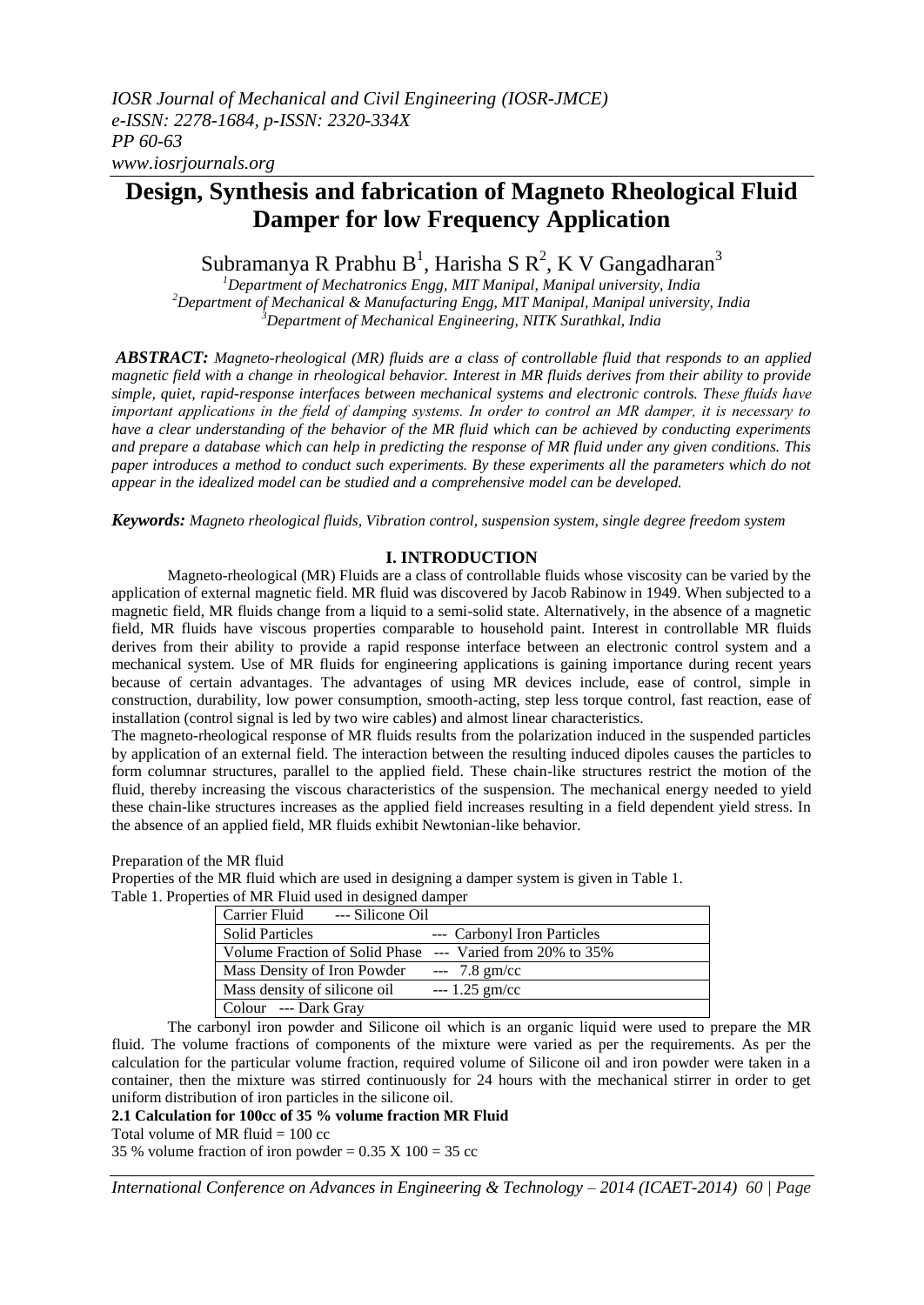# *IOSR Journal of Mechanical and Civil Engineering (IOSR-JMCE) e-ISSN: 2278-1684, p-ISSN: 2320-334X PP 60-63*

*www.iosrjournals.org*

Mass density of iron powder  $= 7.8$  gm/cc

Mass of iron powder =  $7.8 \text{ X } 35 = 273 \text{ gm}$ .

65 % volume fraction of silicone oil =  $0.65$  X 100 = 65 cc.

For other volume fractions the mass of iron powder and volume of silicone oil are tabulated as follows.

| Table 2. MR Fluid constituents for different volume |  |  |
|-----------------------------------------------------|--|--|
|-----------------------------------------------------|--|--|

| Total volume of MR Fluid = 50cc, Density of iron powder = $7.8 \text{gm/cc}$ |                              |                                |  |
|------------------------------------------------------------------------------|------------------------------|--------------------------------|--|
| Vol. Fraction (in %)                                                         | Mass of iron powder (in gm.) | Volume of silicone oil (in cc) |  |
| 20                                                                           | 78                           | 40                             |  |
| $\overline{25}$                                                              | 97.5                         | 37.5                           |  |
| 30                                                                           | 117                          | 35                             |  |
| 35                                                                           | 136.5                        | 32.5                           |  |

## **2.2 Filling the fluid gap of the MR damper**

Since the MR Fluid is a colloidal mixture of silicone oil and iron powder, filling the MR Fluid into narrow space of the assembled damper was difficult. Gravity filling of the fluid leads to non-uniform distribution of the fluid and unfilled volume. So the fluid is injected in to the brake. Two threaded ports were created that are sealed during operation bygrub screws. To inject the fluid, both ports must be opened. One port is an intake port, while the other port allows displaced air to exit. A syringe with a modified tip, to fit into the intake port is used to inject the fluid in to the damper. The total fluid volume in the MR damper was only 100 cc, so the filling process was fast. The fluid is filled till some amount of fluid comes out through the exit port. This ensures the complete filling of the fluid gap. Once the fluid is in, both ports can be closed with the grub screws completing the assembly of the brake.

### **Design of spring mass damper system**

In order to control an MR damper, it is necessary to have a clear understanding of the behavior of the MR fluid. It is therefore necessary to conduct experiments and prepare a database which can help in predicting the response of MR fluid under any given conditions. In this method, MR damper was designed and fabricated as shown in Fig 1[4] and in the experimental design the one end of damper is held fixed while the other end is excited using an electro-magnetic shaker. It was therefore proposed to study the damper characteristics using a single degree of freedom base excited spring-mass damper set up is as shown in Fig 2.





Fig 1 Designed MR damper Fig 2 Schematic of Spring mass damper system

Using LabVIEW 2009 the time domain plots of displacement for the free vibration of a spring mass system with MRF damper are drawn and verified in the subsequent sections. The plots show how fast the system returns to equilibrium position as the current and volume fraction of iron powder increases. With this knowledge, one can turn to an MR fluid specification sheet and choose appropriate fluid parameters. MR fluids are suspensions of micron-sized, magnetizable particles in a carrier fluid. They mainly consist of the following three components: magnetizable particles, a carrier fluid, and some additives. The magnetizable particles in MR fluids induce polarization upon the application of an external magnetic field, which results in the MR effect of the MR fluids. The magnetic field is a function of Ampere-turns (NI), where N is the number of turns and I is the current. So the flux density can be increased by either keeping N constant or varying I or by keeping I constant and varying N. Hence the current is varied in the above experiments [3]. Damping coefficient of a MR damper always depends on the viscosity of the MR fluid which in turn is a function of the magnetic effect produced by the electromagnetic coil assembly.

*International Conference on Advances in Engineering & Technology – 2014 (ICAET-2014) 61 | Page*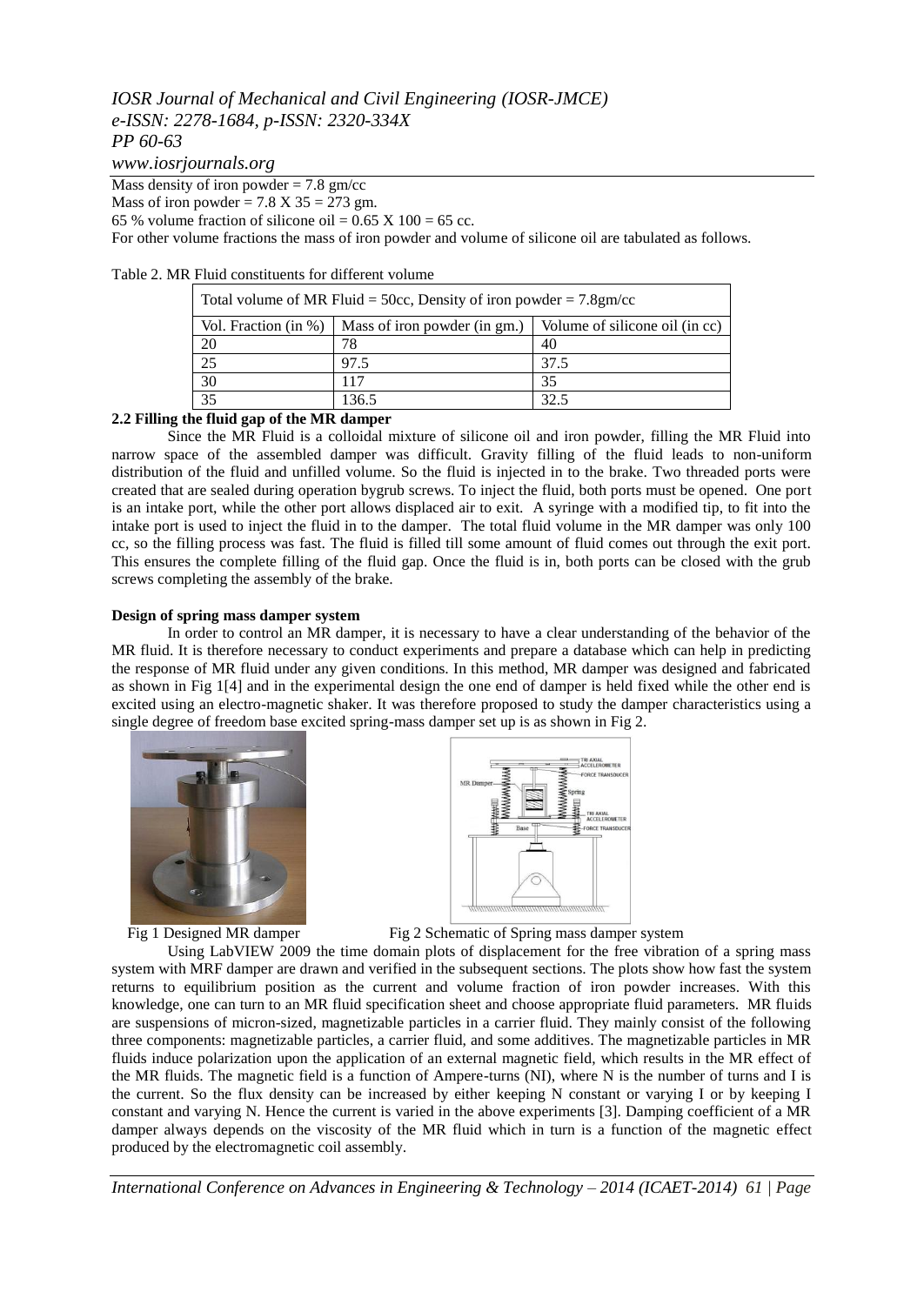## *IOSR Journal of Mechanical and Civil Engineering (IOSR-JMCE) e-ISSN: 2278-1684, p-ISSN: 2320-334X PP 60-63*

## *www.iosrjournals.org*

Experimental analysis using data acquisition and signal processing software labview. The experiment was initiated to produce the input harmonic waveform to the spring mass damper setup. To ensure homogeneity of the MR fluid, a trial run was first performed for approximately 10 cycles of oscillations. This will ensure the fluid to be well dispersed before the actual data acquisition commences. 9 sets of data were collected subsequently for combinations of different current and frequency inputs to the MR damper. The current values used were 0A, 0.5A and 1.0A while the frequency input values were 0.5Hz, 1.0Hz and 1.5Hz. The amplitude of oscillation was kept constant at 10mm. The damper stroke was positioned at its centre before the test was carried out to avoid the extreme positions of the damper stroke [5]. The computer then recorded the data values of time, displacement and force. The sine wave generated by the Agilent signal generator is fed to the shaker through a power amplifier. The process of dynamic analysis of the spring mass damper system is as shown in Fig 3.



Fig 3 Structure of DAQ experiment

The function generator generates most standard waveform with NI-FGEN which implements frequency sweeping and hopping, waveform linking and looping, and frequency shift keying modulation for complex measurement solutions. The NI-FGEN VI is placed in Case Structure of the block diagram initializing the loop. A graphical programme which includes two accelerometers for getting top and bottom plate accelerations and two force transducers are used to acquire the force transmitted through the DAQ as shown in fig 4. Forced vibration tests with base excitation were also carried out to study the dynamic behavior of damper at different frequencies using spectral measurement tool kit for each sensor for different frequencies. [5] Experiments are conducted at various frequencies to have a different damping force. In order to find the working frequency range, the setup was subjected to forced excitations using the sine sweep in the range of 5 Hz to 30 Hz with 30 frequency sub steps as shown in fig 5. The damper was used in the dry friction state. The figure 5 illustrates the variation of amplitude ratio vs. Frequency of excitation for a sweep sine test carried out on designed experimental set up in order to find out the range of natural frequencies of the system under base excitation system. Clearly the figure 6 shows the major peak to be at 9.75 Hz. The seep sine test gives us the resonant mode of the system for wide range of frequencies. Thus a frequency of 8Hz to 12Hz was selected as the operating frequency range for further experiments. The following cases were considered for experimentation of Sweep sine test, Dry Friction, Silicon oil, MR Fluid without magnetic field, MR Fluid with magnetic field.

### **II. RESULTS AND DISCUSSION**

The performance test comprises of frequency sweep held at constant displacement input. The magnetic field was varied by current, which is adjusted to be 0A, 0.2A, 0.4A, 0.6A, 0.8A, 0.9A. The damper's shaft was excited at constant displacement amplitude of  $\pm 15$  mm during which the frequency was adjusted to be 0.5 Hz, 1 Hz, 2 Hz, and 4 Hz, respectively. Initially damper was used without any effects of shearing. No fluid was present in the inner cylinder of the damper. This method gives the frictional damping factor of the damper. Amplitude ratio is the ratio of the RMS amplitude of vibration of the top plate to that of the base plate expressed in equation (1) [5]. Dynamic characteristics for Viscous-Silicon for 1 Volts to 7.5 Volts of applied magnetic field for sweep sine test was carried out for20-30 steps as shown in Fig 6. In order to get the dry frictional characteristics of MRF damper sweep sine test is carried out to get an average of Max Peak of Magnification Factor 2.08, Natural Frequency 9.24 Hz, with a Damping Factor  $\zeta$  0.2814 as shown in Fig 4.

Equation (1)  $\varsigma$  = damping factor, a=amplitude ratio at peak

*International Conference on Advances in Engineering & Technology – 2014 (ICAET-2014) 62 | Page*